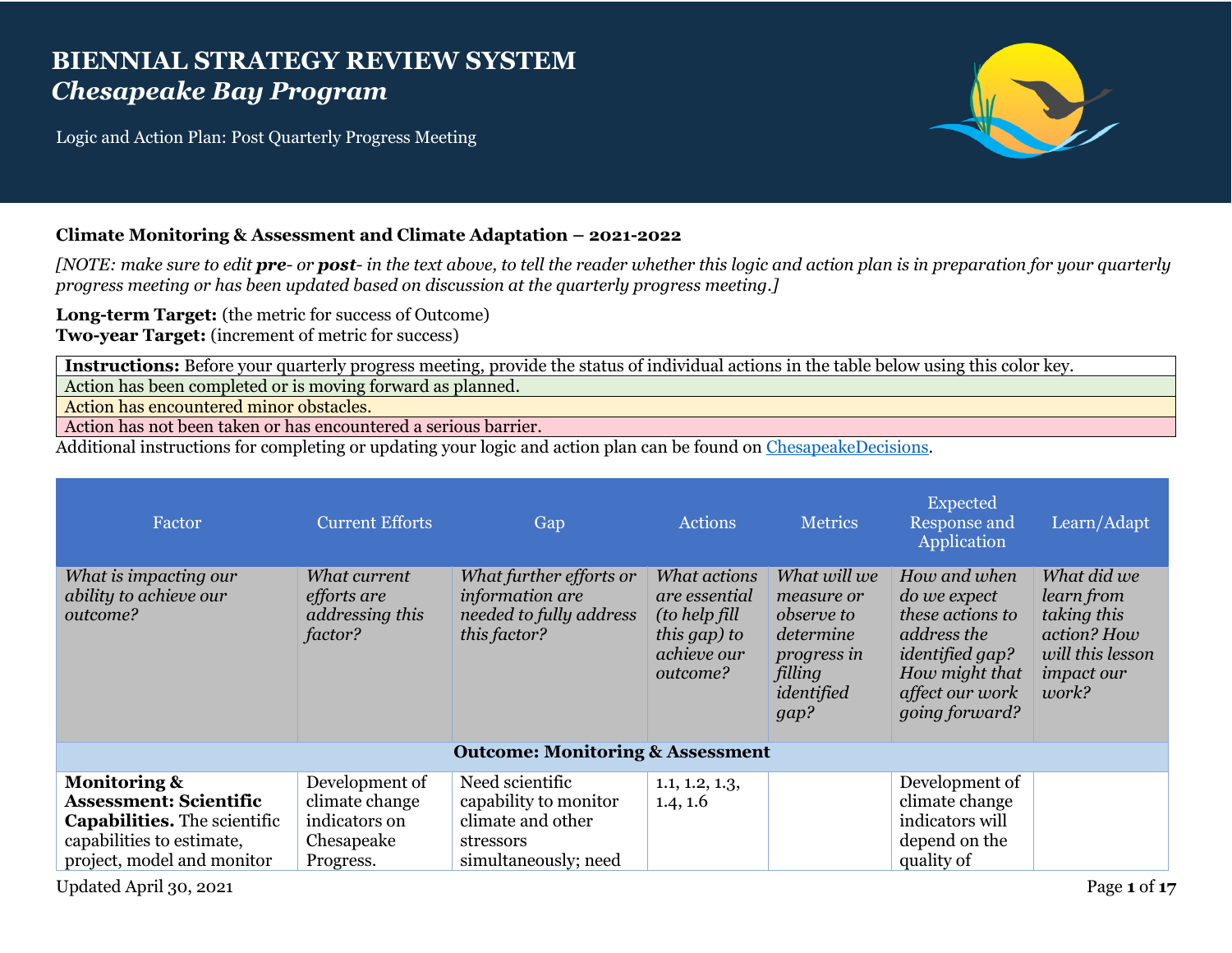| ecosystem changes and<br>impacts as a result of climate<br>change are complex and<br>resource intensive.<br>Additionally, impacts are<br>exacerbated by non-climate<br>stressors (e.g., land-<br>subsidence, land use change,<br>growth and development).<br>Appropriate science and<br>modeling of climate and non-<br>climate related stressors are<br>necessary for Chesapeake<br>Bay Program partners to<br>properly address climate<br>impacts during policy<br>planning and adaptation<br>efforts. | Development of<br>the climate<br>change TMDL<br>model.                                                                                                                                                            | to ensure that long-<br>term monitoring<br>networks include key<br>parameters to assess<br>climate change impacts<br>and coincide with<br>monitoring other<br>stressors when<br>feasible; need to<br>sustain and support<br>long-term monitoring<br>networks (e.g., CBP<br>Monitoring Network,<br><b>Sediment Elevation</b><br>Table Marsh Studies);<br>need adequate<br>downscaled climate<br>modeling data and data<br>to develop and test<br>models; need<br>continued efforts to<br>understand thresholds<br>of climate stressors on<br>water quality, fisheries,<br>and habitats,<br>interaction of multiple<br>stressors, and<br>quantification of co-<br>benefits. |          | supporting data,<br>the added value<br>of the indicators<br>for helping to<br>understand and<br>explain<br>management<br>successes, and<br>the priorities<br>and resources of<br>the CBP<br>Partnership.<br>CRWG is<br>planning to<br>develop 1-2 new<br>climate change<br>indicators<br>during 2021-<br>2022. |  |
|----------------------------------------------------------------------------------------------------------------------------------------------------------------------------------------------------------------------------------------------------------------------------------------------------------------------------------------------------------------------------------------------------------------------------------------------------------------------------------------------------------|-------------------------------------------------------------------------------------------------------------------------------------------------------------------------------------------------------------------|---------------------------------------------------------------------------------------------------------------------------------------------------------------------------------------------------------------------------------------------------------------------------------------------------------------------------------------------------------------------------------------------------------------------------------------------------------------------------------------------------------------------------------------------------------------------------------------------------------------------------------------------------------------------------|----------|----------------------------------------------------------------------------------------------------------------------------------------------------------------------------------------------------------------------------------------------------------------------------------------------------------------|--|
| <b>Monitoring &amp;</b><br><b>Assessment: Geographic</b><br><b>Extent/Variability of the</b><br><b>Watershed.</b> The impacts of<br>climate change will be varied<br>across the Watershed. It is<br>important to not limit the<br>focus of the management<br>strategy to coastal issues<br>alone but to recognize the<br>wide range of monitoring,<br>assessment and adaptation                                                                                                                          | Scientific data<br>collection at DE,<br>MD, VA NERRS<br>sites to gain a<br>better<br>understanding of<br>what is<br>happening at the<br>reserve level and<br>how that can be<br>applied to the Bay<br>as a whole. | Need methods aimed<br>to improve data<br>consistency and<br>comparability among<br>regions and sectors.                                                                                                                                                                                                                                                                                                                                                                                                                                                                                                                                                                   | 1.5, 1.7 | Currently, the<br>CRWG does not<br>have adequate<br>resources to<br>tackle both Bay<br>and watershed<br>climate change<br>assessment<br>needs across<br>workgroups<br>simultaneously.                                                                                                                          |  |

Updated April 30, 2021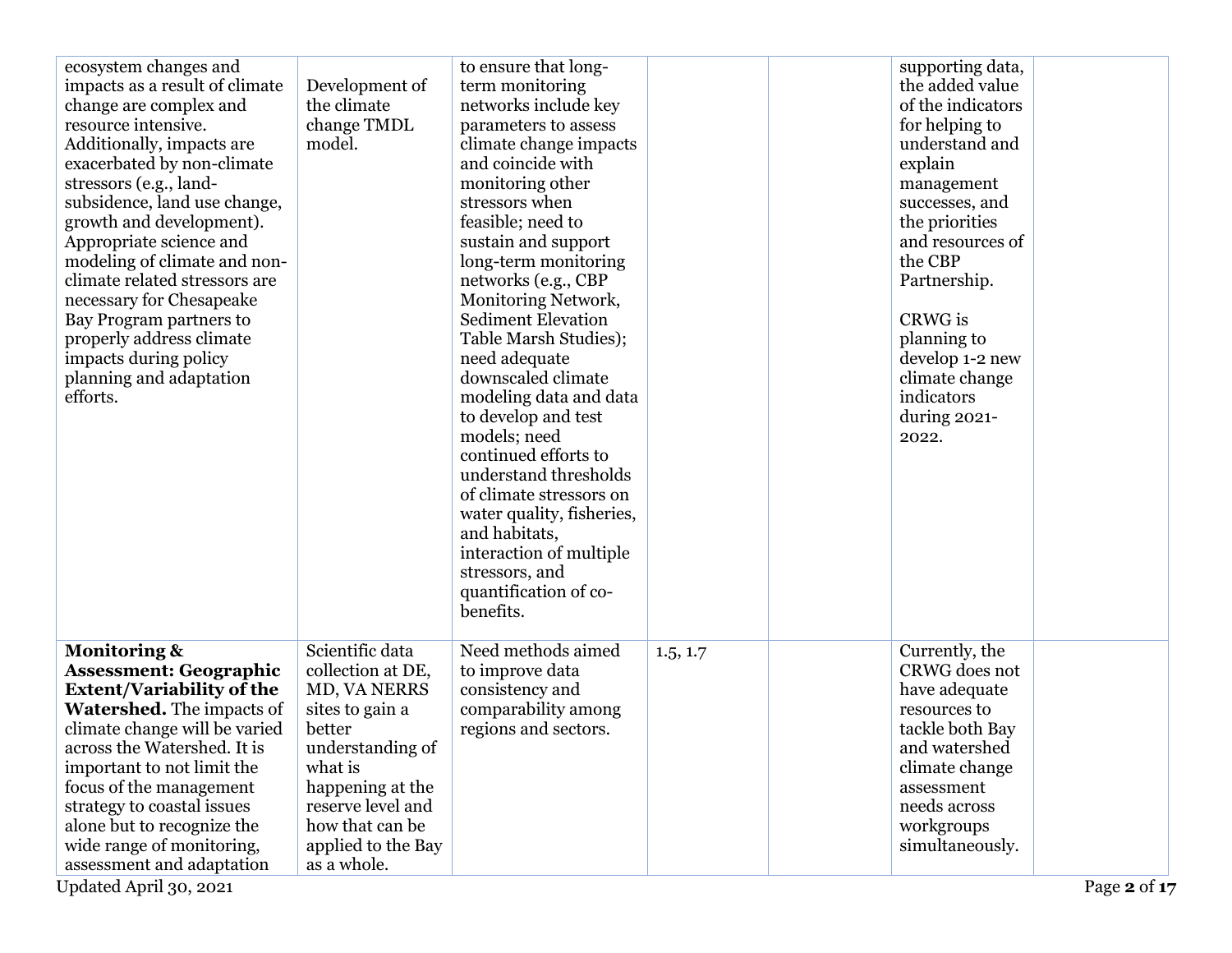| needs throughout the region.<br>However, the variability of<br>the ecosystem within the Bay<br>proper and the larger<br>watershed presents<br>challenges in data<br>consistency and<br>comparability among regions<br>and sectors.                                                                                                                                                                                   | Healthy<br>Watersheds is<br>incorporating<br>climate metrics<br>and vulnerability<br>into their Healthy<br>Watersheds<br>Assessment.                                                                                                                                                                                                                                                                                                                                                             |                                                                                                                                                                                                                                                                                                                                                                                                       |          | Need partner<br>support.                                                                                                                                                                                                                                       |  |
|----------------------------------------------------------------------------------------------------------------------------------------------------------------------------------------------------------------------------------------------------------------------------------------------------------------------------------------------------------------------------------------------------------------------|--------------------------------------------------------------------------------------------------------------------------------------------------------------------------------------------------------------------------------------------------------------------------------------------------------------------------------------------------------------------------------------------------------------------------------------------------------------------------------------------------|-------------------------------------------------------------------------------------------------------------------------------------------------------------------------------------------------------------------------------------------------------------------------------------------------------------------------------------------------------------------------------------------------------|----------|----------------------------------------------------------------------------------------------------------------------------------------------------------------------------------------------------------------------------------------------------------------|--|
| <b>Monitoring &amp;</b><br><b>Assessment: Complexity</b><br>of the Monitoring<br><b>Program.</b> A monitoring<br>program to detect ecosystem<br>change and inform program<br>and project response is a<br>complex undertaking.<br>Developing an acceptable<br>monitoring approach for the<br>watershed will be complex,<br>and there are clear budgetary<br>challenges associated with<br>such long-term monitoring. | Data collected by<br><b>NOAA</b><br>Chesapeake Bay<br><b>Sentinel Site</b><br>Cooperative<br>(CBSSC) and<br>satellite office,<br><b>CBP</b> Monitoring<br>Network.<br>The Integrated<br>Monitoring<br><b>Network</b><br>Workgroup is<br>looking into<br>developing a<br>STAC proposal to<br>evaluate new<br>technologies and<br>new partners to<br>enhance<br>monitoring<br>capacity-key<br>climate<br>parameters in<br>connection with<br>climate change<br>indicators should<br>be considered. | Need to identify and<br>connect climate<br>resilience science needs<br>for adaptation<br>decision-making with<br>monitoring needs;<br>need institution<br>capacity to develop and<br>perform long-term<br>monitoring to detect<br>ecosystem change and<br>a steady funding source<br>for such efforts; need<br>to evaluate alternative<br>monitoring strategies,<br>such as use of satellite<br>data. | 2.3, 2.7 | CRWG has the<br>capacity to<br>provide<br>information on<br>science needs<br>related to<br>climate<br>stressors that<br>can be<br>considered and<br>integrated in<br>monitoring<br>networks by the<br>Integrated<br>Monitoring<br><b>Network</b><br>Workgroup. |  |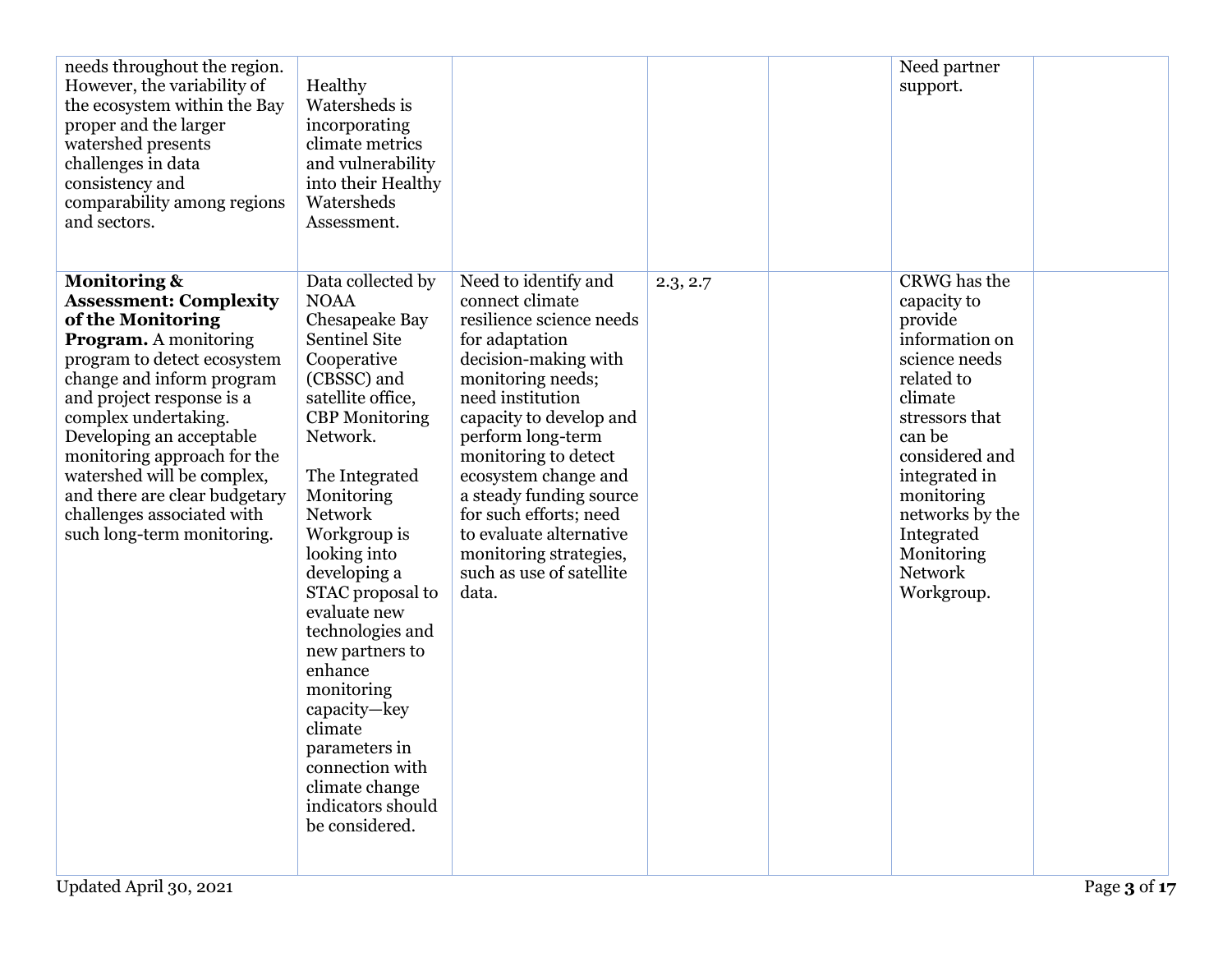|                                 | <b>Outcome: Adaptation</b> |                        |               |  |                   |              |
|---------------------------------|----------------------------|------------------------|---------------|--|-------------------|--------------|
| <b>Adaptation: Stakeholder</b>  | Worked with                | Need collective        | 2.1, 2.4, 2.5 |  | Limited CRWG      |              |
| Engagement. Although            | Local                      | agreement; need better |               |  | staff resources   |              |
| there is acknowledgement        | Government                 | understanding of       |               |  | makes it          |              |
| that climate change and         | Advisory                   | stakeholder climate    |               |  | difficult to make |              |
| adaptation need to be           | Committee on               | resilience and         |               |  | progress on this  |              |
| addressed, there is a lack of   | forum that                 | adaptation decision-   |               |  | this factor.      |              |
| understanding or agreement      | developed                  | making needs; need     |               |  |                   |              |
| from stakeholders on what it    | recommendations            | facilitation in        |               |  |                   |              |
| means to be resilient or what   | for local                  | connecting the science |               |  |                   |              |
| constitutes resiliency,         | governments on             | across the different   |               |  |                   |              |
| including what kind of          | what they can do           | stakeholder groups to  |               |  |                   |              |
| actions support an adaptive     | to act more                | support decision-      |               |  |                   |              |
| management approach. Lack       | deliberately in            | making; need           |               |  |                   |              |
| of appropriate stakeholder      | addressing                 | stakeholder support in |               |  |                   |              |
| engagement jeopardizes          | flooding issues            | implementing           |               |  |                   |              |
| acceptance of choices made      | from changing              | recommendations;       |               |  |                   |              |
| about action plans and          | climate                    | need willingness to    |               |  |                   |              |
| implementation strategies,      | conditions.                | discuss managed        |               |  |                   |              |
| introducing additional levels   |                            | retreat as an option   |               |  |                   |              |
| of social discord in an already | Collaborating              |                        |               |  |                   |              |
| complex environmental-          | with CBP Local             |                        |               |  |                   |              |
| economic-social landscape.      | Engagement                 |                        |               |  |                   |              |
| There are also different types  | Team on                    |                        |               |  |                   |              |
| of stakeholders, and in many    | identifying                |                        |               |  |                   |              |
| cases, they have different      | climate change-            |                        |               |  |                   |              |
| goals making it challenging     | related local              |                        |               |  |                   |              |
| to have adequate resources to   | engagement                 |                        |               |  |                   |              |
| facilitate meaningful           | needs and                  |                        |               |  |                   |              |
| connections across all          | resources.                 |                        |               |  |                   |              |
| stakeholder groups.             |                            |                        |               |  |                   |              |
| <b>Adaptation: Capacity.</b>    | Development of a           | Knowledge of types of  | 2.2, 2.3, 2.6 |  |                   |              |
| There is a general lack of      | Chesapeake Bay             | technical              |               |  |                   |              |
| capacity to fill research gaps  | climate resilience         | assistance/expertise   |               |  |                   |              |
| and translate the science and   | implementation             | needed by              |               |  |                   |              |
| incorporate meaningful          | progress tracker           | jurisdictions.         |               |  |                   |              |
| change into plans, programs,    | for tidal and non-         |                        |               |  |                   |              |
| processes or projects across    | tidal areas.               |                        |               |  |                   |              |
| the entire CBP partnership.     |                            |                        |               |  |                   |              |
| Although building that          |                            |                        |               |  |                   |              |
| capacity is paramount, it can   |                            |                        |               |  |                   |              |
| be time consuming and           |                            |                        |               |  |                   |              |
| Updated April 30, 2021          |                            |                        |               |  |                   | Page 4 of 17 |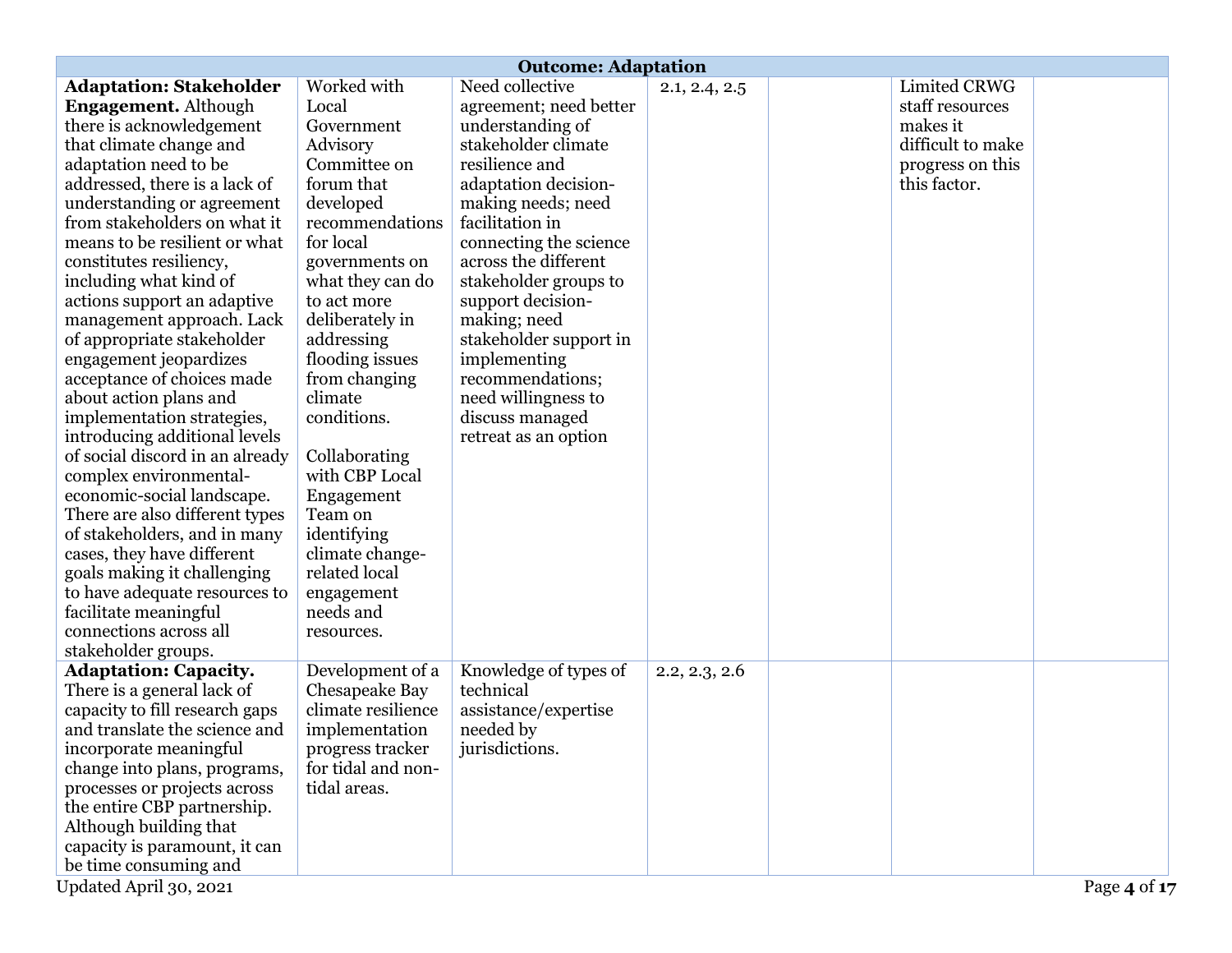| costly, considering the<br>resource constraints faced by<br>governments and<br>organizations and the                                                                                                                                                                                                                                                                                                                                                                                                                                                       |                                                                                                                                                                                 |                                                                                                                                                                                                                                                                                                                                                                |          |  |                                           |
|------------------------------------------------------------------------------------------------------------------------------------------------------------------------------------------------------------------------------------------------------------------------------------------------------------------------------------------------------------------------------------------------------------------------------------------------------------------------------------------------------------------------------------------------------------|---------------------------------------------------------------------------------------------------------------------------------------------------------------------------------|----------------------------------------------------------------------------------------------------------------------------------------------------------------------------------------------------------------------------------------------------------------------------------------------------------------------------------------------------------------|----------|--|-------------------------------------------|
| variability in adaptation<br>approaches.                                                                                                                                                                                                                                                                                                                                                                                                                                                                                                                   |                                                                                                                                                                                 |                                                                                                                                                                                                                                                                                                                                                                |          |  |                                           |
| <b>Adaptation: Authority.</b><br>Governments' and<br>institutions' ability to<br>respond to climate change is<br>also limited by legislative,<br>policy, regulatory and other<br>authorities.                                                                                                                                                                                                                                                                                                                                                              | Individual<br>jurisdictional<br>incorporation of<br>climate narrative<br>(or voluntary<br>numerical target)<br>into WIPs III.                                                   | Need knowledge of<br>institutional/regulatory<br>barriers; need<br>incorporation of<br>climate change<br>considerations across<br>programs.                                                                                                                                                                                                                    | 1.5, 2.9 |  | Outside<br>current CRWG<br>staff capacity |
|                                                                                                                                                                                                                                                                                                                                                                                                                                                                                                                                                            | States and<br>communities<br>around the<br>Chesapeake Bay<br>are taking steps<br>to prepare or<br>maintain their<br>climate change<br>adaptation or<br>sustainability<br>plans. |                                                                                                                                                                                                                                                                                                                                                                |          |  |                                           |
| <b>Adaptation: Guidance.</b><br>There is a need to translate<br>existing science into guidance<br>for the CBP, as well as<br>stakeholders, to use to<br>develop adaptation plans and<br>to measure efficacy of<br>response to climate change<br>impacts. The nature of on-<br>the-ground implementation<br>often requires a level of<br>certainty or methods to<br>address uncertainty related<br>to climate change effects on<br>key factors (e.g., hydrology,<br>water quality, temperature,<br>precipitation, sea level rise,<br>Updated April 30, 2021 | Ongoing research<br>and models, tools<br>and metric<br>development by<br>CBP partners.                                                                                          | Need development of<br>clear tools and<br>guidance to develop<br>plans and efficacy of<br>response; lack of<br>extensive information<br>(or information<br>dissemination) on the<br>costs of climate change<br>impacts in specific<br>areas, or the cost<br>savings and ecosystem<br>benefits represented by<br>specific mitigation or<br>adaptation measures. | 2.2, 1.5 |  | Page 5 of 17                              |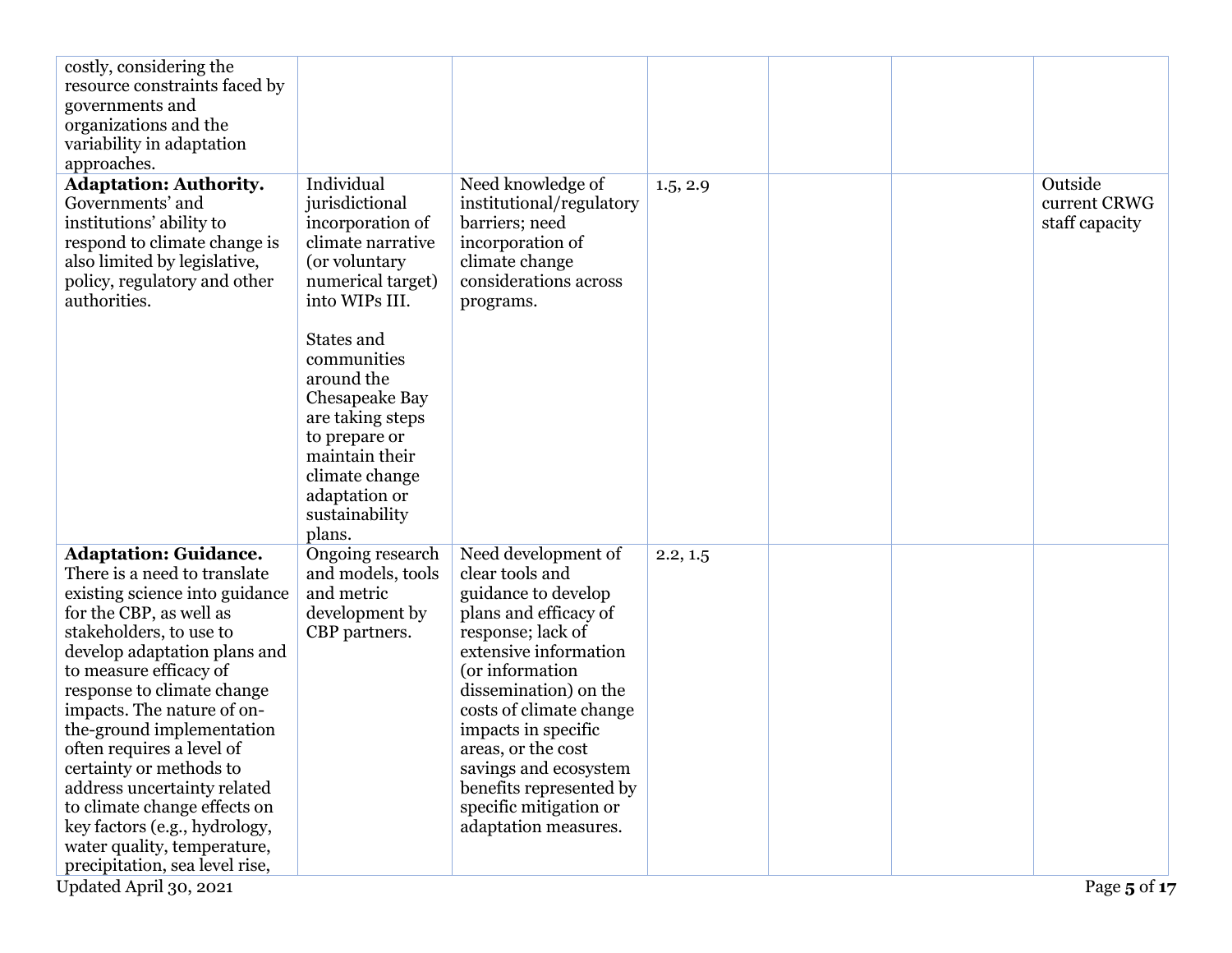| coastal erosion rates).<br>Additionally, there is<br>variability in institutional<br>responses on how to address<br>climate change impacts<br>making it challenging to<br>develop guidance that can be<br>applied consistently across<br>all watershed jurisdictions.                                                                          |                                                                                                                                                                                                 |                                                                                                                                                                                                                                                                                                                        |               |  |  |
|------------------------------------------------------------------------------------------------------------------------------------------------------------------------------------------------------------------------------------------------------------------------------------------------------------------------------------------------|-------------------------------------------------------------------------------------------------------------------------------------------------------------------------------------------------|------------------------------------------------------------------------------------------------------------------------------------------------------------------------------------------------------------------------------------------------------------------------------------------------------------------------|---------------|--|--|
| <b>Adaptation:</b><br><b>Collaboration.</b> The many<br>and diverse stakeholders and<br>organizations that make up<br>the Bay Program are a<br>strength, but it also causes<br>collaboration challenges that<br>must be addressed in order to<br>maximize resources and<br>provide strategic adaptation<br>approaches across the<br>watershed. | The Climate<br>Resiliency<br>Workgroup meets<br>monthly to<br>discuss a variety<br>of climate topics<br>and provide a<br>forum for<br>information-<br>sharing to<br>encourage<br>collaboration. | Need to achieve<br>strategic collaboration<br>across the other goals<br>in the Chesapeake Bay<br><b>Watershed Agreement</b><br>that maximizes<br>resources and connects<br>science to inform<br>decision-making; need<br>consensus on strategic<br>adaptation approaches<br>that fit the impact and<br>area of concern | 2.7, 2.8, 2.9 |  |  |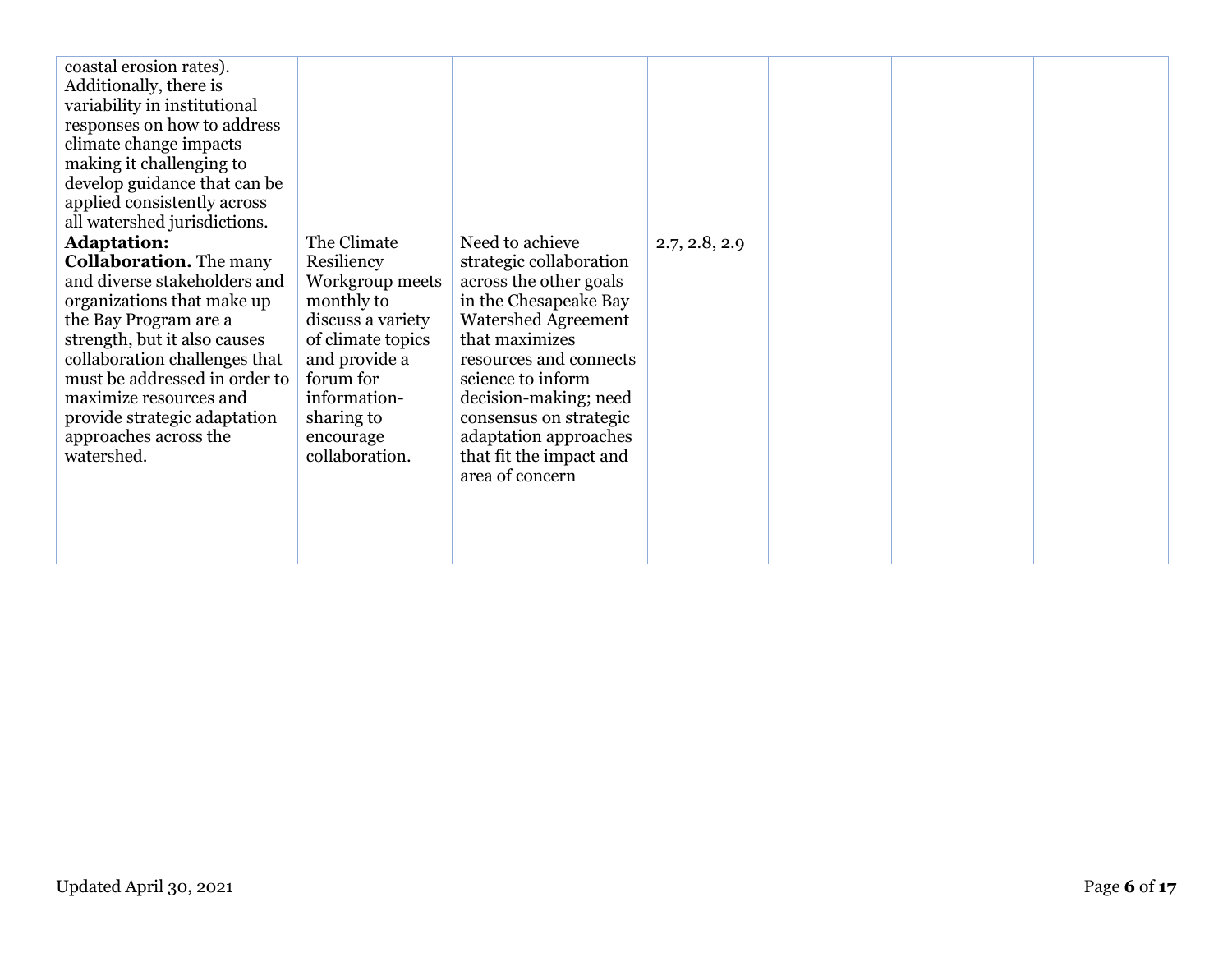Key: Rows shaded in blue have been identified as primary actions for the Climate Resiliency Workgroup (CRWG) for the next 2 years and includes a mix of Chesapeake Bay Program and CRWG member priorities. Actions with bolded text indicate the primary actions that the core CRWG members identified that they are most interested in making progress on during the next two years. Rows shaded in white are secondary actions and progress will be dependent on the availability of staff and workgroup members.

|          |                        | Monitoring & Assessment Actions - 2021 - 2022                                                                            |                               |                        |                      |
|----------|------------------------|--------------------------------------------------------------------------------------------------------------------------|-------------------------------|------------------------|----------------------|
|          |                        |                                                                                                                          | <b>Responsible Party (or</b>  | Geographic<br>Location | Expected<br>Timeline |
| Action # | Description            | Performance Target(s)                                                                                                    | Parties)/Point of<br>Contacts |                        |                      |
|          |                        | Management Approach 1: Assess past and future trends of climate change in the Chesapeake Bay and watershed in connection |                               |                        |                      |
|          |                        | with the goals in the Chesapeake Bay Watershed Agreement                                                                 |                               |                        |                      |
|          | Assess utility of      | a. Evaluate the usefulness of existing (on                                                                               | a. Julie Reichert-Nguyen      | $\text{Bay}/$          | <b>CRWG</b> does     |
| 1.1      | climate change         | Chesapeake Progress) and proposed climate                                                                                | (NOAA/CRWG), Breck            | watershed-wide         | not have the         |
|          | indicators in tracking | change indicators with corresponding                                                                                     | Sullivan (CRC/STAR),          | or place-based         | capacity to          |
|          | climate resilience for | workgroups, STAR, and the Management Board                                                                               | Kathryn Barnhart (U.S.        |                        | maintain all         |
|          | water quality, living  | to prioritize development and updates. Archive                                                                           | <b>EPA/Status and Trends</b>  |                        | existing and         |
|          | resources, habitats,   | indicators that are not included in prioritization                                                                       | Workgroup), and               |                        | proposed             |
|          | and public             | decisions.                                                                                                               | relevant workgroups           |                        | climate              |
|          | infrastructure and     |                                                                                                                          |                               |                        | change               |
|          | determine strategy for | b. Develop a climate change indicator framework                                                                          | b. Julie Reichert-Nguyen      |                        | indicators.          |
|          | updating prioritized   | document that outlines implementation                                                                                    | (NOAA/CRWG), Breck            |                        | Updating             |
|          | indicators             | strategies for the prioritized indicators. Identify                                                                      | Sullivan (CRC/STAR),          |                        | indicators will      |
|          |                        | prospective cross-workgroup pathways                                                                                     | and summer intern             |                        | rely on              |
|          |                        | connecting physical change (e.g., sea level rise,                                                                        | (NOAA)                        |                        | available data       |
|          |                        | increased precipitation, warming temperatures)                                                                           |                               |                        | and assistance       |
|          |                        | with ecological and community impacts to inform                                                                          |                               |                        | from other           |
|          |                        | adaptation/resilience strategies related to the                                                                          |                               |                        | workgroups/          |
|          |                        | <b>Chesapeake Bay Watershed Agreement</b><br>outcomes. Include considerations for DEIJ                                   |                               |                        | agencies.            |
|          |                        | application. Determine time periods for updating.                                                                        |                               |                        |                      |
|          |                        |                                                                                                                          |                               |                        |                      |
|          | Coordinate the         | a. Coordinate the development of a Bay Water                                                                             | a. Julie Reichert-Nguyen      | Bay/                   | CRWG plans           |
| 1.2      | development of         | Temperature Change Indicator (previously                                                                                 | (NOAA/CRWG) and               | watershed-wide         | to assist with       |
|          | climate change         | identified as a cross-workgroup priority) in                                                                             | <b>Bruce Vogt</b>             | or place-based         | the                  |
|          | indicators in          | connection with fisheries management.                                                                                    | (NOAA/Fisheries GIT),         |                        | development          |
|          | connection with clear  |                                                                                                                          | Collaborator(s): Peter        |                        | $1-2$ new            |
|          | management             |                                                                                                                          | Tango (USGS/STAR),            |                        | climate              |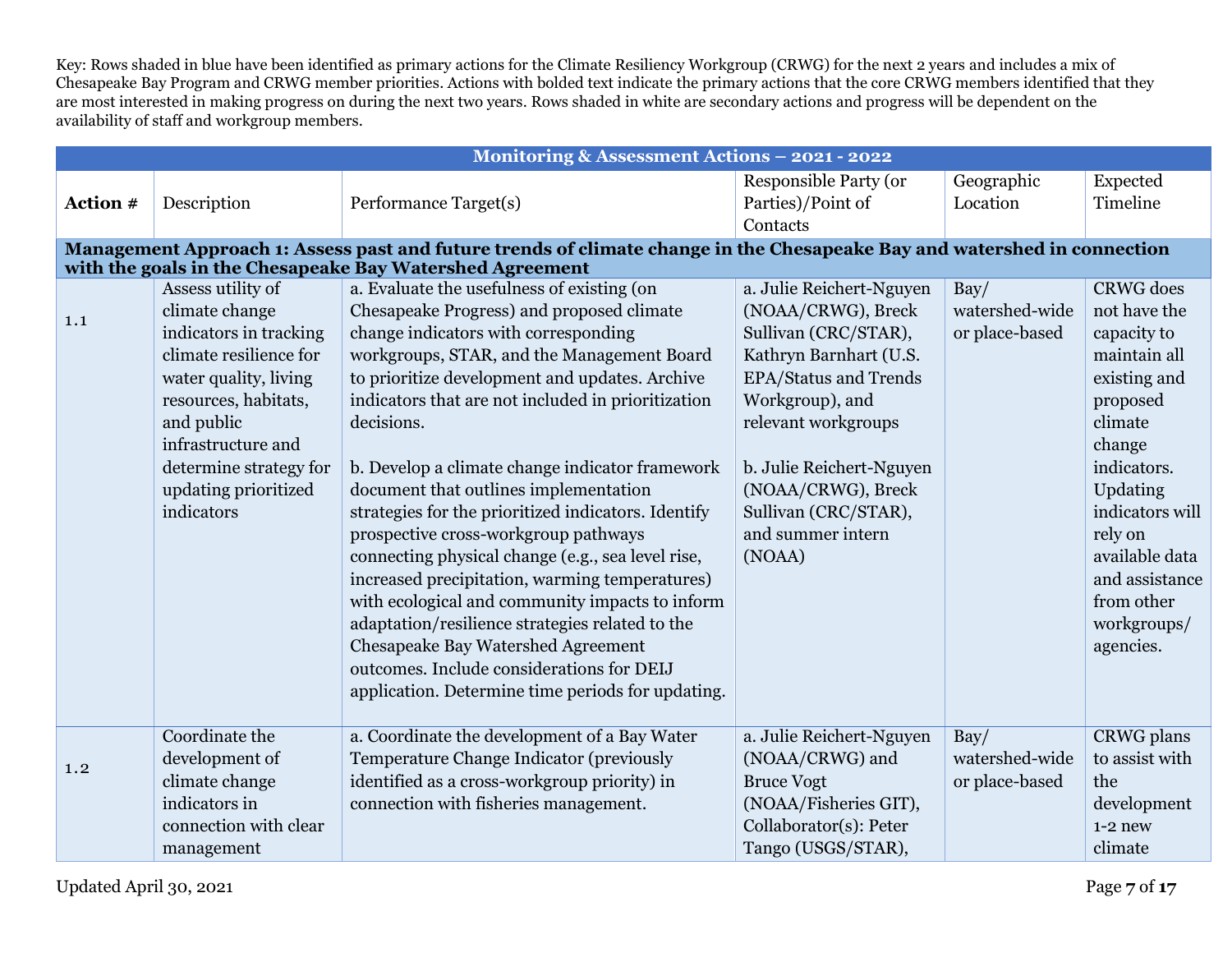| objectives with       | b. Continue exploring collaboration with USGS to | Rebecca Murphy                 | change            |
|-----------------------|--------------------------------------------------|--------------------------------|-------------------|
| corresponding         | connect their stream temperature compilation     | (UMCES/ITAT), Jeni             | indicators        |
| workgroups to inform  | project with updating the stream temperature     | Keisman (USGS/ITAT)            | $(2021 - 2022)$ . |
| climate resilience    | indicator for use in the Healthy Watersheds      |                                | Development       |
| activities related to | Assessment involving brook trout habitat and the | b. Renee Thompson              | of new            |
| ecological and        | identification of potential resilience factors.  | (USGS/Healthy                  | indicators will   |
| community impacts     |                                                  | Watersheds) and Julie          | depend on the     |
|                       | c. Support the proposed 2021 STAC Workshop,      | Reichert-Nguyen                | quality of        |
|                       | "Rising Watershed and Bay Water                  | (NOAA/CRWG)                    | supporting        |
|                       | Temperatures-Ecological Implications for         | Collaborator(s): John          | data, cross-      |
|                       | Ecosystem Processes Influencing Stream, River,   | Klune (USGS)                   | workgroup         |
|                       | and Estuarine Health." Compile water             |                                | involvement,      |
|                       | temperature data sources and host cross-         | c. Lead(s): Rebecca            | and the           |
|                       | workgroup discussion on the utility of water     | Hanmer (Forestry WG),          | priorities and    |
|                       | temperature change indicators in connection to   | Rich Batiuk, (CoastWise        | resources of      |
|                       | fisheries and habitats.                          | Partners), and Nora            | the CBP           |
|                       |                                                  | <b>Jackson</b> (CRC/Forestry   | Partnership.      |
|                       | d. Explore data needs for developing a wetland   | WG)                            |                   |
|                       | loss and/or marsh migration indicator(s) related | <b>CRWG Support: Julie</b>     |                   |
|                       | to sea level rise (see action 1.3).              | Reichert-Nguyen                |                   |
|                       |                                                  | (NOAA), Breck Sullivan         |                   |
|                       |                                                  | (CRC/STAR), Katie              |                   |
|                       |                                                  | <b>Brownson</b>                |                   |
|                       |                                                  | (USFS/CRWG)                    |                   |
|                       |                                                  | Other Workgroup                |                   |
|                       |                                                  | <b>Support: Scott Phillips</b> |                   |
|                       |                                                  | (USGS/STAR), Bruce             |                   |
|                       |                                                  | Vogt (NOAA/Fisheries           |                   |
|                       |                                                  | GIT), Renee Thompson           |                   |
|                       |                                                  | (USGS/Healthy                  |                   |
|                       |                                                  | Watersheds), and Bill          |                   |
|                       |                                                  | Dennison                       |                   |
|                       |                                                  | (UMCES/STAC)                   |                   |
|                       |                                                  |                                |                   |
|                       |                                                  | d. See action 1.3              |                   |
|                       |                                                  |                                |                   |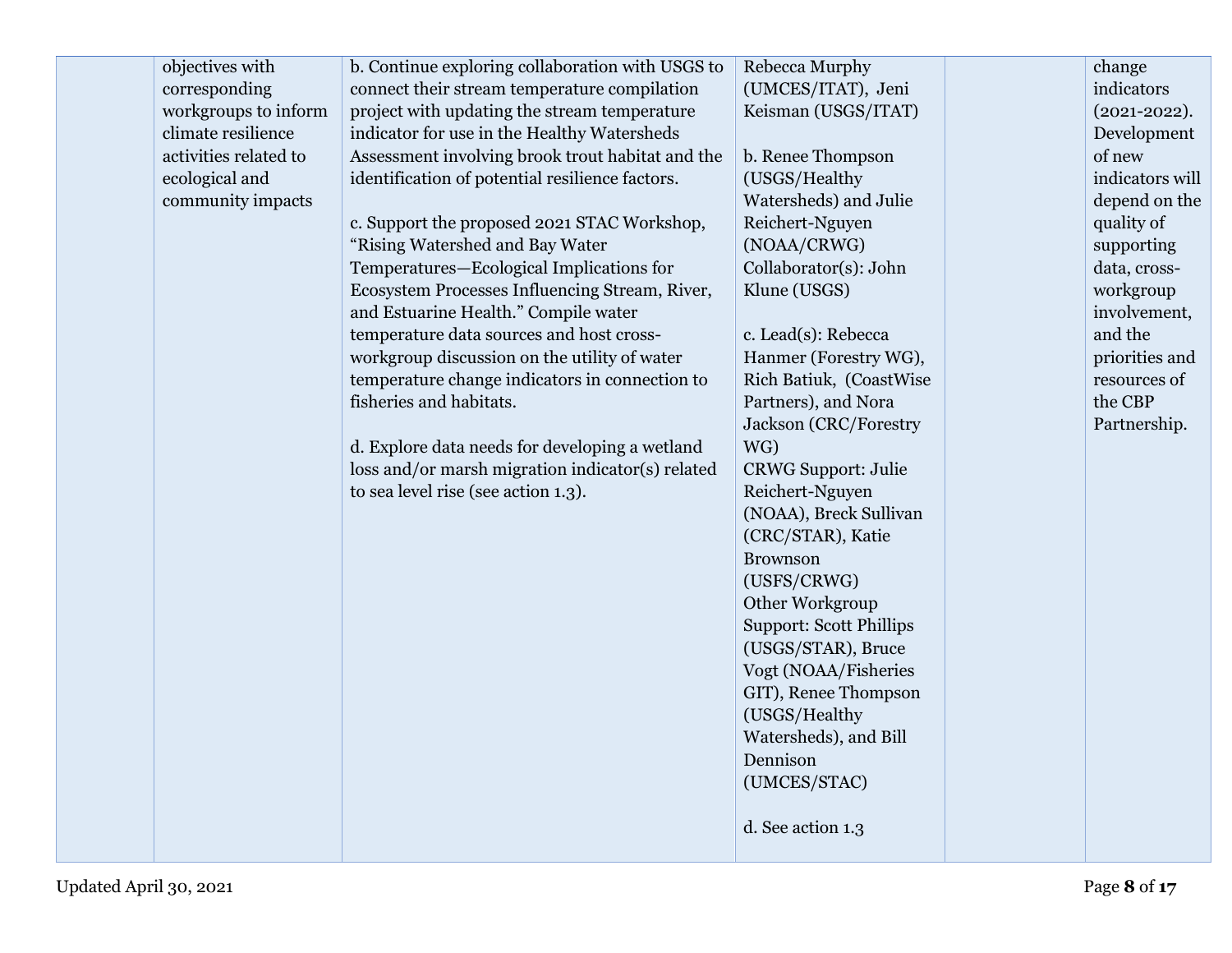|     |                                                                                                                                               | Management Approach 2: Fill critical data and research gaps and improve understanding of climate change impacts and                                                                                                                                                                                                                                                                                                                                                                                                                                                                                                                                                                                                                                                                                                                  |                                                                                                                                                                                                                                                                                                                                                                                                                                                                                                                                                                                                                            |                                                                             |           |
|-----|-----------------------------------------------------------------------------------------------------------------------------------------------|--------------------------------------------------------------------------------------------------------------------------------------------------------------------------------------------------------------------------------------------------------------------------------------------------------------------------------------------------------------------------------------------------------------------------------------------------------------------------------------------------------------------------------------------------------------------------------------------------------------------------------------------------------------------------------------------------------------------------------------------------------------------------------------------------------------------------------------|----------------------------------------------------------------------------------------------------------------------------------------------------------------------------------------------------------------------------------------------------------------------------------------------------------------------------------------------------------------------------------------------------------------------------------------------------------------------------------------------------------------------------------------------------------------------------------------------------------------------------|-----------------------------------------------------------------------------|-----------|
| 1.3 | <b>Increase capacity</b><br>to better<br>understand sea<br>level rise impacts<br>to coastal marsh<br>habitats and their<br>ecosystem services | implications for selected outcomes in the Chesapeake Bay Watershed Agreement<br>a. Support the Habitat GIT's FY20 GIT-<br>funding project, "Synthesizing shoreline,<br>sea level rise, and marsh migration data to<br>inform wetland restoration targeting" and<br>explore use of the synthesis product to<br>inform decision-making for coastal<br>adaptation (see action 2.2).<br>b. Identify and invite subject matter<br>experts and project leads (e.g., USGS<br>Coastal Habitat Team, NOAA Sea Level<br>Rise Viewer Team, Delaware Bay Tetra<br>Tech team, VIMS), to present information<br>on forecasting approaches to assess sea<br>level rise impacts to coastal habitats and<br>relevant ecosystem services research.<br>Discuss possible connections and<br>application to inform climate resilience<br>decision-making. | a. Technical Lead:<br><b>Kevin DuBois</b><br>(DOD/Wetland<br>WG/CRWG)<br>Co-lead: Julie<br><b>Reichert-Nguyen</b><br>(NOAA/CRWG)<br><b>Support: Breck</b><br>Sullivan (CRC/STAR),<br><b>Taryn Sudol (MD Sea</b><br>Grant/CRWG), Jackie<br>Specht (TNC/CRWG),<br><b>Nicole Carlozo</b><br>(MDNR/CRWG),<br><b>Peter Claggett</b><br>(USGS/LUWG),<br><b>Labeeb Ahmed (GIS</b><br>Team), Megan<br><b>Ossmann</b><br>(CRC/Wetland WG)<br><b>Contractor: VIMS</b><br>b. Julie Reichert-<br><b>Nguyen</b><br>(NOAA/CRWG),<br><b>Breck Sullivan and</b><br><b>Tom Butler</b><br>(CRC/STAR)<br>Collaborator(s): Joel<br>Carr (USGS) | <b>Placed-based</b><br>(target area -<br><b>Middle</b><br>Peninsula,<br>VA) | 2021-2022 |
| 1.4 | Increase capacity to<br>better understand<br>increased                                                                                        | a. Provide advisory support for the FY20 STAR<br>GIT-funded project, "Modeling climate impacts<br>on submerged aquatic vegetation (SAV) in the                                                                                                                                                                                                                                                                                                                                                                                                                                                                                                                                                                                                                                                                                       | a. Technical Lead: Becky<br>Golden (MDNR/SAV<br>Workgroup)                                                                                                                                                                                                                                                                                                                                                                                                                                                                                                                                                                 |                                                                             | 2021-2022 |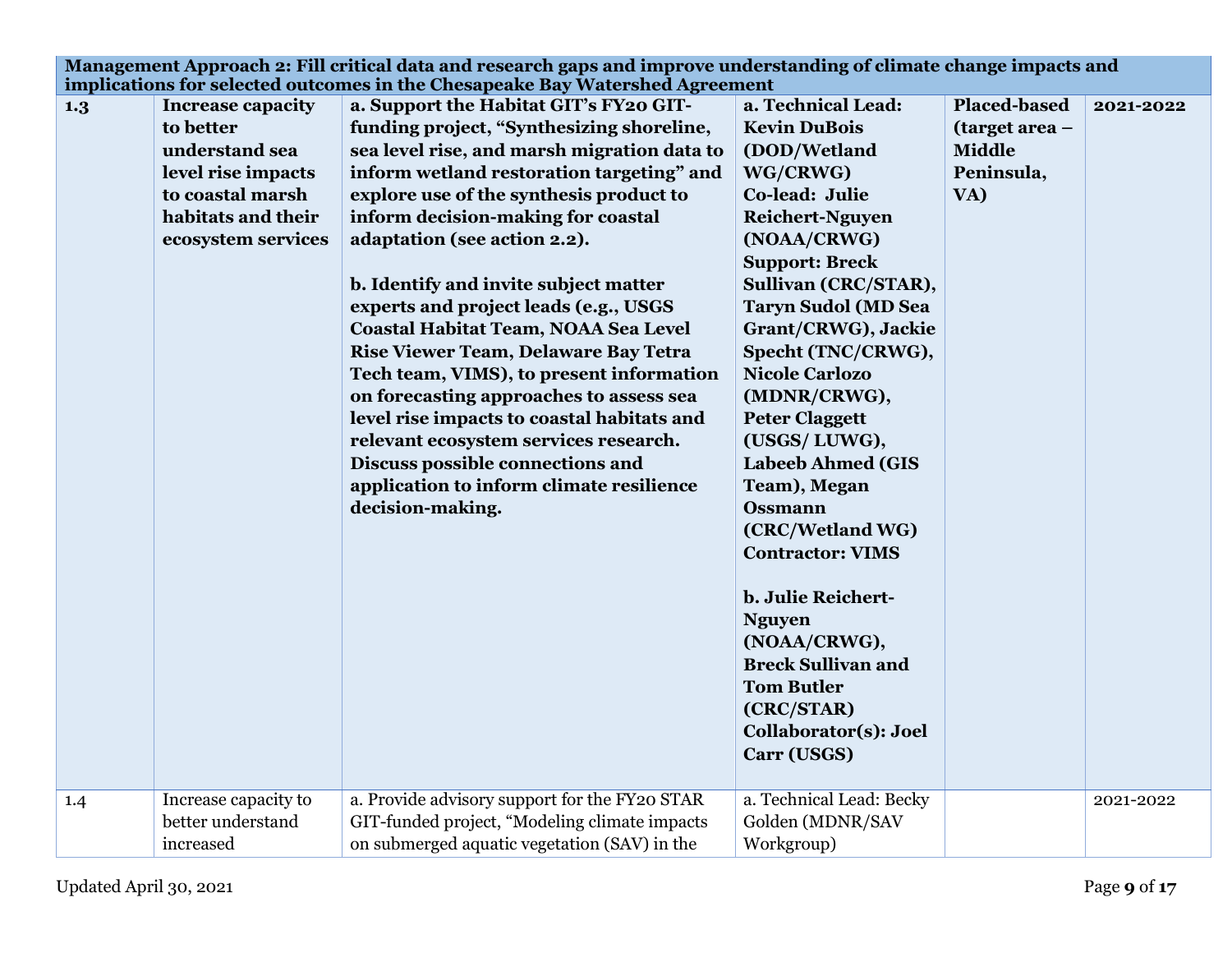|     | precipitation and<br>warming temperature<br>on submerged aquatic<br>vegetation (SAV)                                                                                                              | Chesapeake Bay," when needed. Explore use of<br>model results in supporting climate adaptation<br>decisions (see action 2.2).                                                                                                                                                                                                                                                                                                                                                                                           | <b>Support: Brooke Landry</b><br>(MDNR/SAV WG) and<br>Julie Reichert-Nguyen<br>(CRWG)<br>Contractor: In process of<br>being selected                                                                                                                  |                        |                                                          |
|-----|---------------------------------------------------------------------------------------------------------------------------------------------------------------------------------------------------|-------------------------------------------------------------------------------------------------------------------------------------------------------------------------------------------------------------------------------------------------------------------------------------------------------------------------------------------------------------------------------------------------------------------------------------------------------------------------------------------------------------------------|-------------------------------------------------------------------------------------------------------------------------------------------------------------------------------------------------------------------------------------------------------|------------------------|----------------------------------------------------------|
| 1.5 | Coordinate with the<br><b>Modeling Workgroup</b><br>and the Water Quality<br><b>Goal Implementation</b><br>Team (WQGIT) to<br>support the<br>application of TMDL<br>climate change<br>projections | a. Review climate model narrative language and<br>provide suggestions on the language for easier<br>interpretation.<br>b. Meet with Modeling Workgroup and WQGIT to<br>identify where assistance from CRWG will be<br>needed to prepare the application of the TMDL<br>climate change model projections for 2025.                                                                                                                                                                                                       | <b>CRWG: Mark Bennett</b><br>(USGS),<br>Tom Butler<br>(CRC/STAR), Julie<br>Reichert-Nguyen<br>(NOAA)<br>Modeling Workgroup:<br>Dave Montali<br>(TetraTech), Lew Linker<br>(U.S. EPA)<br><b>WQGIT: Lucinda Power</b><br>(U.S. EPA), Ed Dunne<br>(DOEE) | Bay/<br>watershed-wide | a. Needed<br>before<br>September<br>2021<br>b. 2021-2022 |
| 1.6 | Support the WQGIT<br>on BMP climate<br>resilience assessments<br>needed to update<br>Watershed<br><b>Implementation Plans</b>                                                                     | a. Coordinate with WQGIT in identifying BMPs<br>where climate change research is most needed.<br>b. Review Virginia Tech BMP Climate Resilience<br>Assessment Report (STAC and NOAA-funded;<br>focuses on urban, ag, and natural BMPs) and<br>Chesapeake Stormwater Network/Urban<br>Stormwater Workgroup's urban stormwater BMP<br>climate resilience assessments.<br>c. Host cross-workgroup meeting to present and<br>discuss findings from above assessments (b) and<br>identify next steps related to developing a | <b>CRWG: Julie Reichert-</b><br>Nguyen (NOAA), Tom<br>Butler (CRC/STAR), and<br>Mark Bennett (USGS)<br>STAC: Kurt Stephenson<br>(Virginia Tech)<br>WQGIT:<br>Ed Dunne (DOEE),<br>Lucinda Power (U.S.<br>EPA), and David Wood                          | All jurisdictions      | 2021-2022                                                |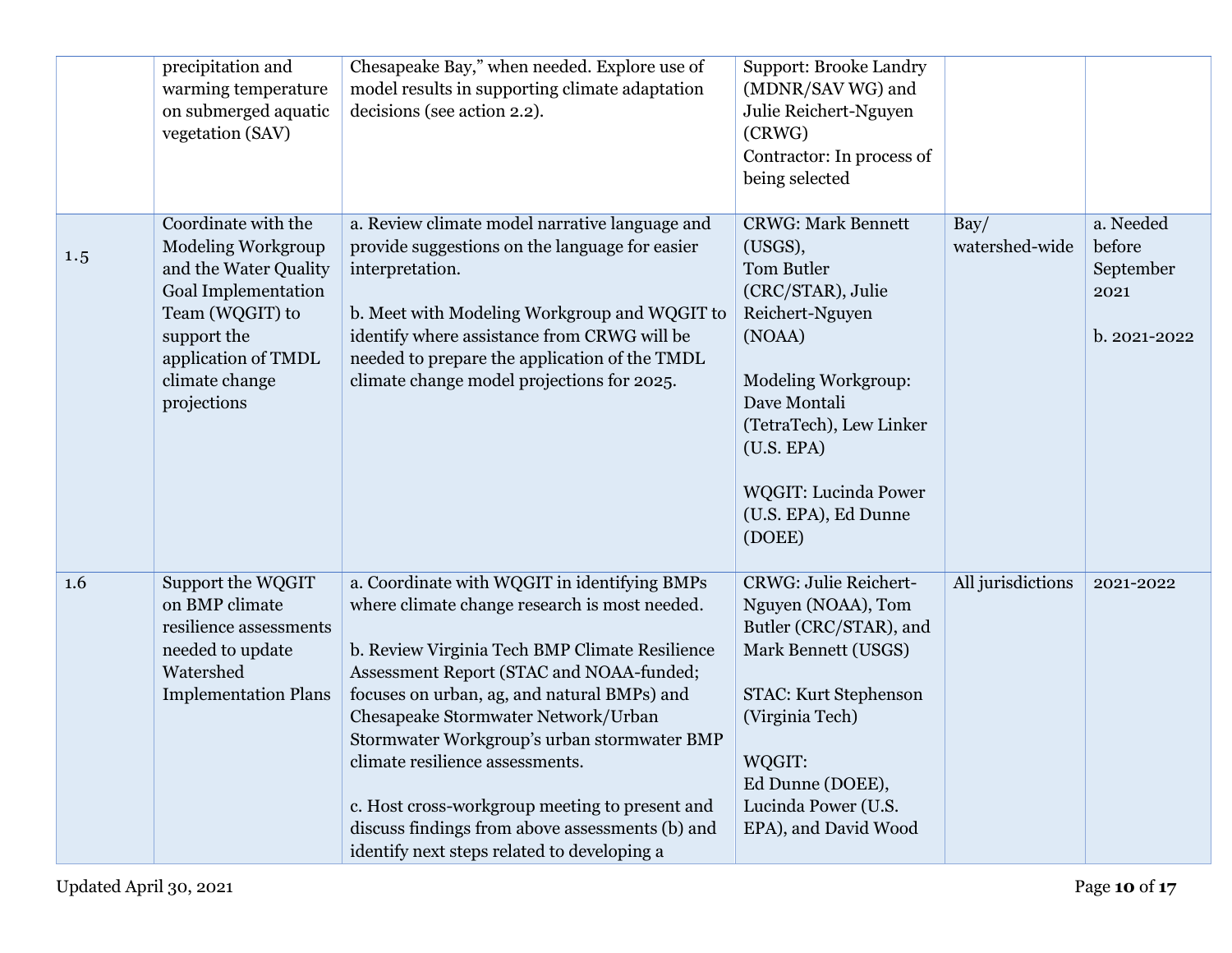|     |                             | research agenda framework for climate change        | (CSN/Urban Stormwater)         |                   |
|-----|-----------------------------|-----------------------------------------------------|--------------------------------|-------------------|
|     |                             | BMPs where there are information gaps and           | Workgroup)                     |                   |
|     |                             | adaptation strategies for Watershed                 |                                |                   |
|     |                             | Implementation Plans where information exists.      | <b>Modeling Workgroup:</b>     |                   |
|     |                             |                                                     | Lew Linker (U.S. EPA)          |                   |
|     |                             | d. Work with the Management Board to identify       | and Dave Montali               |                   |
|     |                             | alternative options (e.g., jurisdictional help) in  | (TetraTech)                    |                   |
|     |                             | supporting a BMP climate change research            |                                |                   |
|     |                             | agenda.                                             | <b>Contractor: Zach Easton</b> |                   |
|     |                             |                                                     | and Jeremy Hanson              |                   |
|     |                             |                                                     | (Virginia Tech)                |                   |
| 1.7 | Support efforts of          | a. Explore collaborative opportunities with         | a. Bill Jenkins and Bo         | Limited           |
|     | STAR to promote use         | existing tools, such as EnviroAtlas and EJ          | Williams (U.S.                 | <b>CRWG</b> staff |
|     | of climate science data     | screening, to use climate resilience-related data   | EPA/Ecosystem Services         | resources to      |
|     | in existing tools and       | from the Chesapeake Bay Data and Mapping            | Team),                         | support this      |
|     | building collaborative      | Portal to inform actions involving the Chesapeake   | Tom Butler (CRC/STAR)          | action in 2-      |
|     | data partnerships           | Bay Program priorities, including ecosystem         |                                | year              |
|     | (EnviroAtlas/               | services, diversity, equity, inclusion, and justice |                                | timeframe         |
|     | <b>Ecosystem Services</b> ) | (DEIJ). Data available at: at https://data-         |                                |                   |
|     |                             | chesbay.opendata.arcgis.com/search?tags=Clima       |                                |                   |
|     |                             | te%                                                 |                                |                   |
|     |                             | 20Resiliency                                        |                                |                   |
|     |                             |                                                     |                                |                   |

|                 |                                                                   | <b>Adaptation Actions - 2021 - 2022</b>                                                                                                                                                                              |                                                                                                                                               |                                                                                |                      |
|-----------------|-------------------------------------------------------------------|----------------------------------------------------------------------------------------------------------------------------------------------------------------------------------------------------------------------|-----------------------------------------------------------------------------------------------------------------------------------------------|--------------------------------------------------------------------------------|----------------------|
| <b>Action</b> # | Description                                                       | Performance Target(s)                                                                                                                                                                                                | Responsible Party (or<br>Parties)                                                                                                             | Geographic<br>Location                                                         | Expected<br>Timeline |
|                 |                                                                   | Management Approach 1: Improve knowledge and capacity to implement and track priority adaptation actions in connection with<br>the goals in the Chesapeake Bay Watershed Agreement                                   |                                                                                                                                               |                                                                                |                      |
| 2.1             | Develop an<br>approach to track<br>climate resilience<br>progress | a. Support STAR's FY19 GIT-Funded<br>project, "Bay-wide Climate Resilience<br><b>Scorecard for Watershed Communities."</b><br>Purpose of project is to identify a method<br>to help track implementation progress of | a. GIT-Funded<br><b>Technical Lead: Julie</b><br><b>Reichert-Nguyen</b><br>(NOAA/CRWG)<br><b>Support: Breck</b><br><b>Sullivan (CRC/STAR)</b> | <b>Coastal and</b><br><b>Inland</b><br>locations in<br>$\bf Bay/$<br>watershed | 2021                 |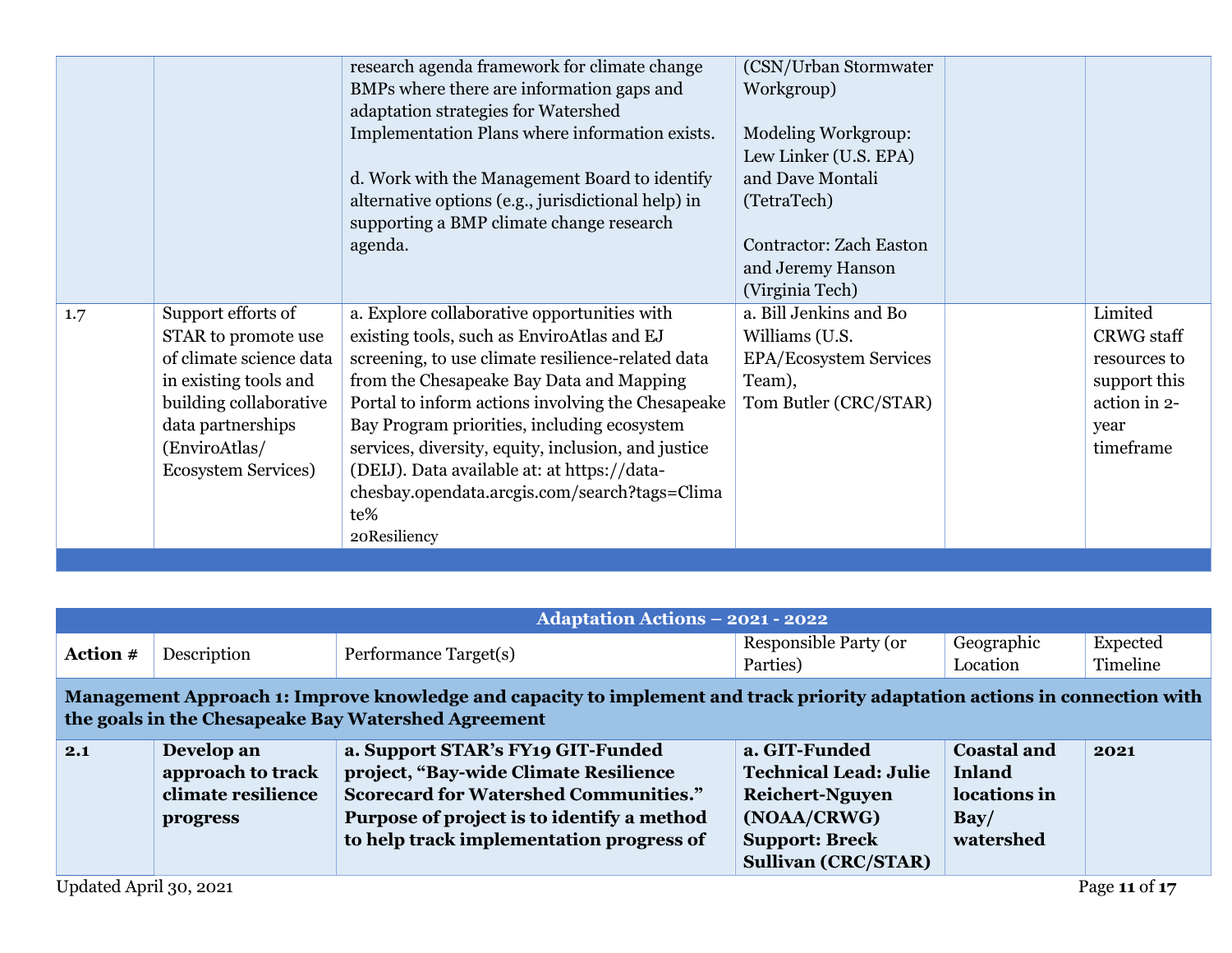|     |                                                                                                                                          | climate adaptation activities and potential<br>barriers in inland and coastal areas.                                                                                                                                                                                                                                                                                                                                                                                                                                                                                                                                                                                                                                                                                                                                                                                                                                                              | <b>Elizabeth Andrews</b><br>(William &<br>Mary/CRWG), Jim<br>George<br>(MDE/CRWG), Tuana<br><b>Phillips (DEIJ</b><br>Workgroup)<br><b>Contractor: RAND</b><br>Corp./MARISA                                                                                                                                                               |            |           |
|-----|------------------------------------------------------------------------------------------------------------------------------------------|---------------------------------------------------------------------------------------------------------------------------------------------------------------------------------------------------------------------------------------------------------------------------------------------------------------------------------------------------------------------------------------------------------------------------------------------------------------------------------------------------------------------------------------------------------------------------------------------------------------------------------------------------------------------------------------------------------------------------------------------------------------------------------------------------------------------------------------------------------------------------------------------------------------------------------------------------|------------------------------------------------------------------------------------------------------------------------------------------------------------------------------------------------------------------------------------------------------------------------------------------------------------------------------------------|------------|-----------|
| 2.2 | <b>Assist with</b><br>capacity-building<br>activities that<br>support the<br>implementation of<br>priority climate<br>adaptation actions | a. Identify and convene discussions on<br>priority adaptation actions, successful<br>resilient designs, obstacles, gaps in<br>information, lessons learned, and<br>innovative solutions (e.g., flood mitigation<br>using natural infrastructure). Connect<br>scientific information from research<br>partners with decision-making needs of<br>natural resource managers and CBP<br>workgroups.<br>b. Identify federal, state and<br>nongovernmental partners who are<br>providing technical and financial<br>assistance for adaptation projects and<br>connect these groups to local governments<br>and communities pursuing climate<br>adaptation planning and implementation.<br>c. Explore funding avenue to create a<br>citable document/decision matrix that<br>consolidates guidance on best practices for<br>siting, selecting, and/or constructing<br>nature-based adaptation projects.<br><b>Incorporate decision making frameworks</b> | <b>CRWG: Nicole</b><br>Carlozo (MDNR),<br><b>Jason Dubow (MDP),</b><br>Jim George (MDE),<br>Kevin DuBois (DOD),<br>Jackie Specht (TNC),<br><b>Katie Brownson</b><br>(USFS/CRWG), Taryn<br><b>Sudol (MD Sea</b><br><b>Grant</b> ) Julie<br><b>Reichert-Nguyen</b><br>(NOAA), Breck<br><b>Sullivan and Tom</b><br><b>Butler (CRC/STAR)</b> | <b>TBD</b> | 2021-2022 |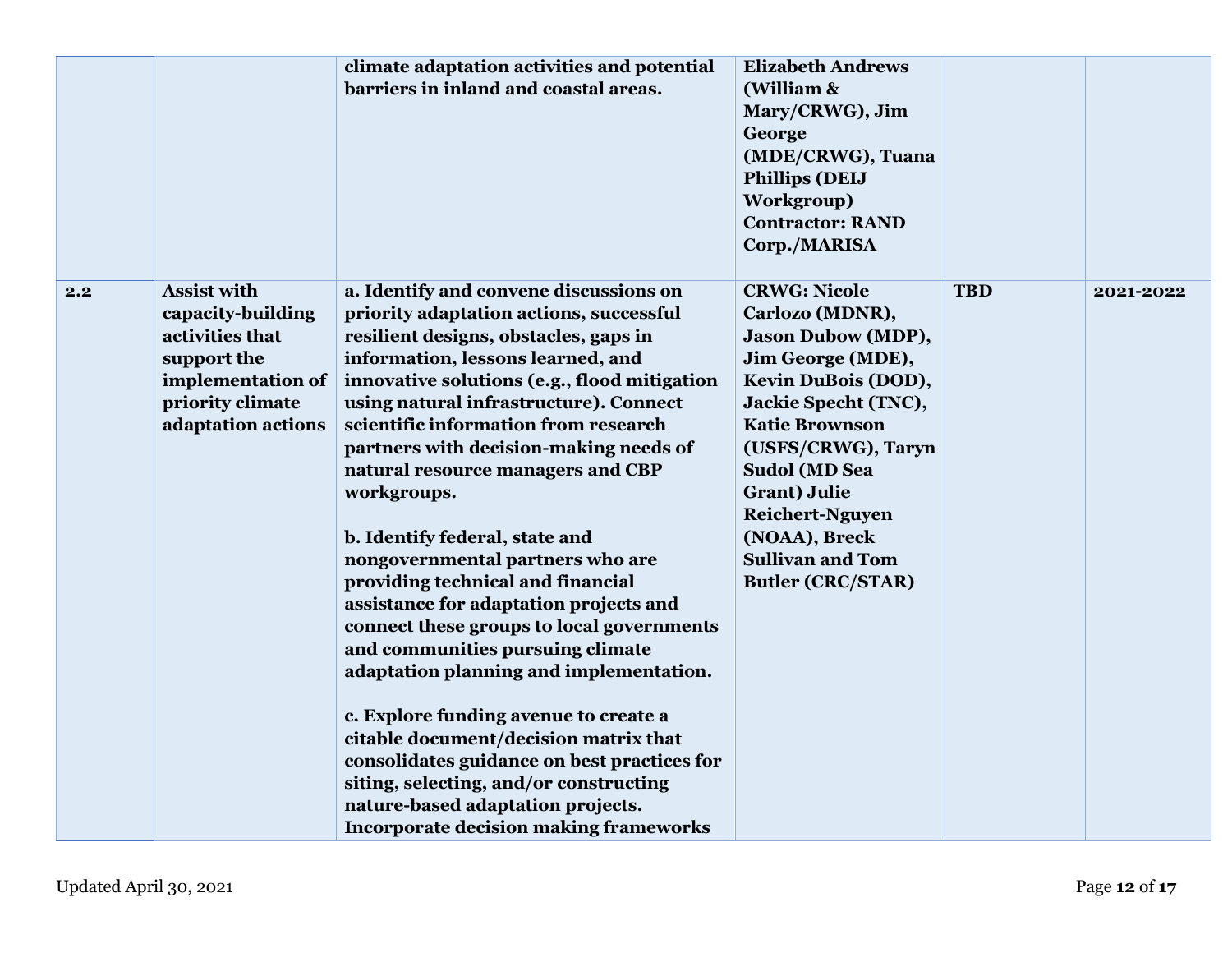|                                                                                                                                                            |                                                                                                                                                                   | from Monitoring and Assessment actions<br>(e.g., 1.3, 1.4, 1.6, and 1.7).<br>d. Define goals of potential adaptation<br>workshops/trainings and explore potential                                                                                                                                                                                                                           |                                                                                                                                                                                                                                                   |  |                                                                                                |  |
|------------------------------------------------------------------------------------------------------------------------------------------------------------|-------------------------------------------------------------------------------------------------------------------------------------------------------------------|---------------------------------------------------------------------------------------------------------------------------------------------------------------------------------------------------------------------------------------------------------------------------------------------------------------------------------------------------------------------------------------------|---------------------------------------------------------------------------------------------------------------------------------------------------------------------------------------------------------------------------------------------------|--|------------------------------------------------------------------------------------------------|--|
|                                                                                                                                                            |                                                                                                                                                                   | funding avenues, partner sponsorship, or<br>leveraging existing regional/local<br>conferences, forums, or workshops.                                                                                                                                                                                                                                                                        |                                                                                                                                                                                                                                                   |  |                                                                                                |  |
| 2.3                                                                                                                                                        | Identify blue carbon<br>science and<br>monitoring needs to<br>apply existing blue<br>carbon crediting<br>protocols to support<br>climate resilience<br>activities | a. Explore opportunities (e.g., internships, STAC<br>workshop, GIT-funding, etc.) to assess available<br>blue carbon information and identify science gaps<br>in applying existing blue carbon crediting<br>protocols for wetland and SAV restoration<br>projects in Chesapeake Bay.<br>b. Connect blue carbon science review with groups<br>engaging in implementing financing approaches. | a. Mentors: Molly<br>Mitchell (VIMS/CRWG)<br>and Julie Herman<br>(VIMS)<br>Co-Mentor: Julie<br>Reichert-Nguyen<br>(NOAA/CRWG)<br><b>Support: CRC C-stREAM</b><br><b>Summer Intern</b><br>b. Kristin Saunders<br>(Budget and Finance<br>Workgroup) |  | 2021                                                                                           |  |
| Management Approach 2: Undertake public and stakeholder engagement to increase understanding of climate change impacts to<br>inform and support adaptation |                                                                                                                                                                   |                                                                                                                                                                                                                                                                                                                                                                                             |                                                                                                                                                                                                                                                   |  |                                                                                                |  |
| 2.4                                                                                                                                                        | <b>Coordinate with</b><br>the CBP<br><b>Communications</b><br>and Local<br><b>Engagement Team</b><br>to help with the<br>climate resiliency<br>outcome actions    | a. Identify CRWG communication and local<br>engagement needs and incorporate them<br>into the Local Engagement Needs and<br>Resources spreadsheet.<br>b. Work with Communications and Local<br><b>Engagement Team on developing strategies</b><br>to facilitate and connect the science with                                                                                                | <b>CBP</b><br><b>Communications:</b><br><b>Rachel Felver</b><br>(Alliance for the<br><b>Chesapeake Bay) and</b><br><b>Marisa Baldine (CRC)</b>                                                                                                    |  | <b>Limited</b><br><b>CRWG</b> staff<br>resources to<br>support<br>local<br>engagement<br>needs |  |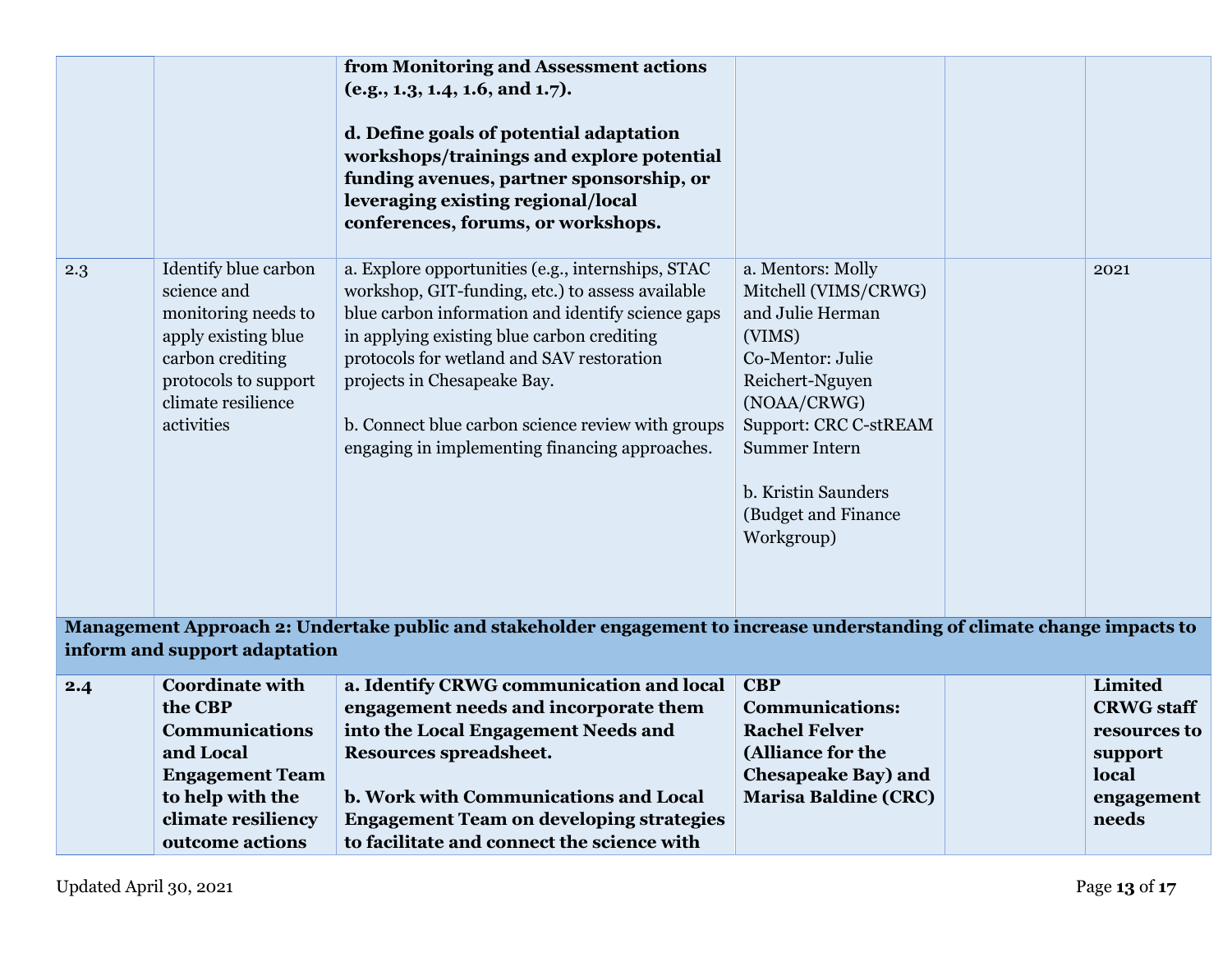|                                                                                                                                         | related to<br>communications/<br>outreach and/or<br>local engagement                                  | communication and local stakeholder<br>needs related to the priority adaptation<br>actions identified in Action 2.2 and past<br>forums (e.g., LGAC Workforce<br>Development and Flood forums).                                                                                                                                                                                                                                                                          | <b>Local Engagement</b><br><b>Team: Laura Cattell</b><br><b>Noll (Alliance for the</b><br><b>Chesapeake Bay)</b><br><b>LGAC: Jennifer Starr</b><br>(Alliance for the<br><b>Chesapeake Bay)</b><br><b>CRWG: Katie Matta</b><br>(U.S. EPA Region 3),<br><b>Breck Sullivan and</b><br><b>Tom Butler</b><br>(CRC/STAR) |                                                                    |                      |  |
|-----------------------------------------------------------------------------------------------------------------------------------------|-------------------------------------------------------------------------------------------------------|-------------------------------------------------------------------------------------------------------------------------------------------------------------------------------------------------------------------------------------------------------------------------------------------------------------------------------------------------------------------------------------------------------------------------------------------------------------------------|--------------------------------------------------------------------------------------------------------------------------------------------------------------------------------------------------------------------------------------------------------------------------------------------------------------------|--------------------------------------------------------------------|----------------------|--|
| 2.5                                                                                                                                     | Provide climate<br>resilience content for<br>educational modules<br>and local government<br>workshops | a. Work with existing Chesapeake Bay educational<br>network to provide data, information, and topical<br>experts in support of targeted engagement related<br>to climate change impacts.<br>b. Provide information for the educational<br>modules being developed by the Local Leadership<br>Workgroup.<br>c. Provide support to the GIT Funded Project<br>"Planning for Clean Water: Local Government<br>Workshops." Incorporate climate resilience<br>considerations. | Local Leadership<br>Workgroup (Lead):<br>Laura Cattell Noll<br>(Alliance for the<br>Chesapeake Bay)<br><b>CRWG</b> (Review<br>Support): Katie Matta<br>(EPA Region 3), Julie<br>Reichert-Nguyen<br>(NOAA), Breck Sullivan<br>(CRC/STAR)                                                                            |                                                                    | 2021-2022            |  |
| Management Approach 3: Address the institutional capacity of the Chesapeake Bay Program to prepare for and respond to<br>climate change |                                                                                                       |                                                                                                                                                                                                                                                                                                                                                                                                                                                                         |                                                                                                                                                                                                                                                                                                                    |                                                                    |                      |  |
| 2.6                                                                                                                                     | Consult on cross-GIT<br>climate change<br>projects                                                    | a. Provide advisory support for the Habitat GIT's<br>FY19 GIT-Funded project, "Targeted Local<br>Outreach for Green Infrastructure in Vulnerable<br>Areas."                                                                                                                                                                                                                                                                                                             | a. Technical Lead<br>(Habitat GIT): Chris Guy<br>and Dan Murphy (FWS)<br>Coordinating: Briana                                                                                                                                                                                                                      | a. Cambridge,<br>MD, West<br>Point, VA, and<br>Williamsport,<br>PA | a. 2021<br>b-d. 2022 |  |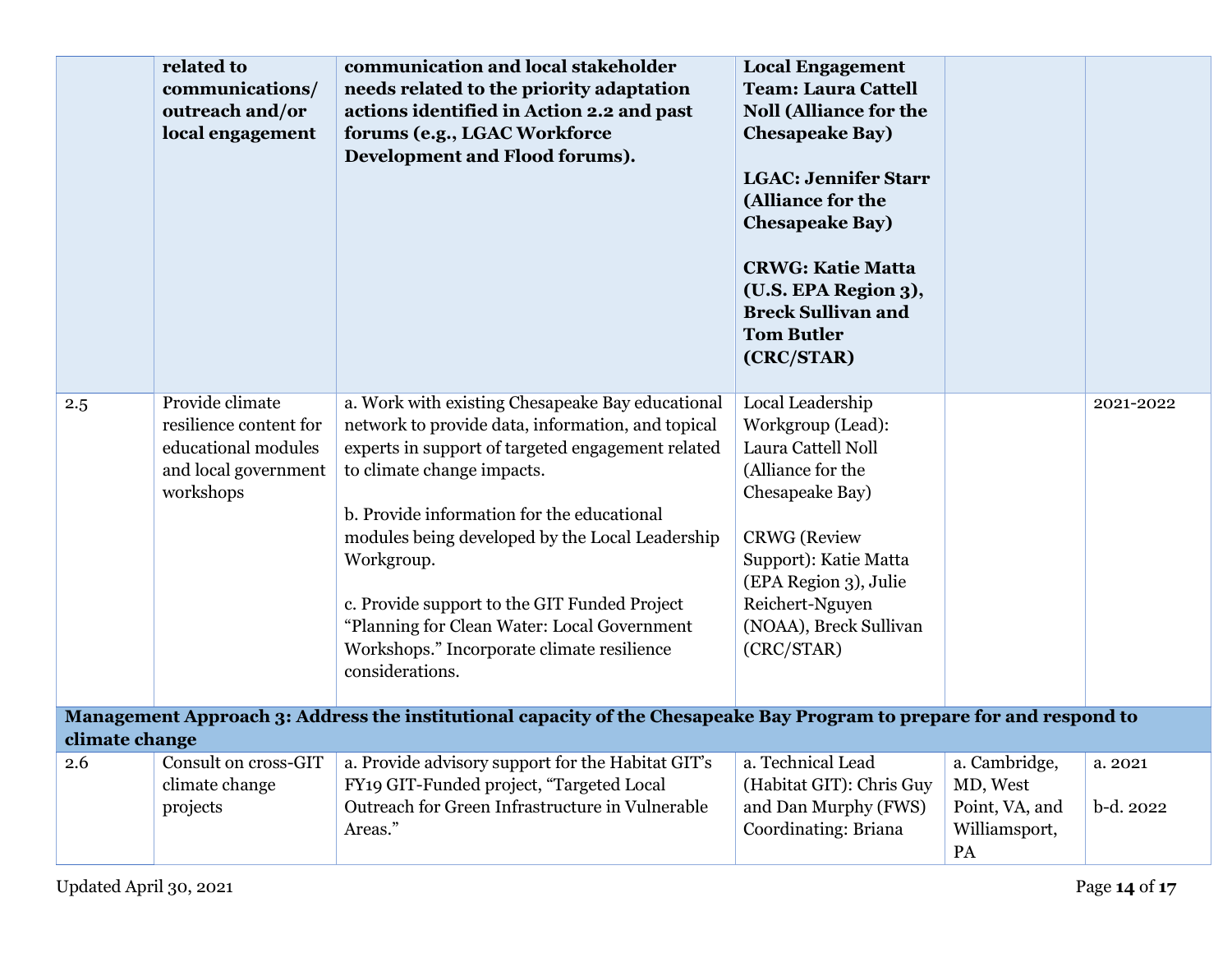|     |                      | b. Provide advisory support for the Fisheries GIT's | Yancy (CRC/Diversity     |               |           |
|-----|----------------------|-----------------------------------------------------|--------------------------|---------------|-----------|
|     |                      | FY20 GIT-funded project, "Forage Indicator          | Workgroup                | b. Bay-wide   |           |
|     |                      | Development – Using Environmental Drivers to        | Support: Julie Reichert- |               |           |
|     |                      | Assess Forage Statues." Connect with efforts to     | Nguyen (NOAA/CRWG),      | c. NA         |           |
|     |                      | develop a Bay water temperature change indicator    | Lauren Taneyhill         |               |           |
|     |                      | related to warming temperature effects on           | (NOAA) and Breck         | d. Watershed- |           |
|     |                      | abundance.                                          | Sullivan (CRC/STAR)      | wide          |           |
|     |                      |                                                     |                          |               |           |
|     |                      | c. Provide advisory support for the Stewardship     | b. Mandy Bromilow        |               |           |
|     |                      | GIT's FY20 GIT-funded project, "Chesapeake Bay      | (NOAA/Fisheries GIT)     |               |           |
|     |                      | Program Social Science Assessment and               |                          |               |           |
|     |                      | Integration Road Map Development."                  | c. Amy Hayden (UMCES)    |               |           |
|     |                      |                                                     |                          |               |           |
|     |                      | d. Provide support to the Urban Stormwater          | d. Norm Goulet (VA       |               |           |
|     |                      | Workgroup where needed from an advisory             | Northern Regional        |               |           |
|     |                      | capacity involving the application of information   | Commission/USWG),        |               |           |
|     |                      | from the Intensity, Duration, Frequency (IDF)       | Lew Linker (EPA,         |               |           |
|     |                      | curve FY19 GIT-funded project to address climate    | Modeling Workgroup),     |               |           |
|     |                      | impacts due to precipitation changes.               | Tom Butler (CRC/STAR)    |               |           |
|     |                      |                                                     |                          |               |           |
|     |                      | e. Explore opportunities with the Forestry          | e. Sally Claggett and    |               |           |
|     |                      | Workgroup and DEIJ Team to connect the change       | Julie Mawhorter (USFS),  |               |           |
|     |                      | in high temperature extremes indicator with the     | Katie Brownson           |               |           |
|     |                      | tree canopy indicator efforts. Incorporate a DEIJ   | (USFS/CRWG), and         |               |           |
|     |                      | component related to building resilience for        | Julie Reichert-Nguyen    |               |           |
|     |                      | underserved communities.                            | (NOAA/CRWG)              |               |           |
|     |                      |                                                     |                          |               |           |
|     |                      | f. Review additional climate-related requests by    | a-f. CRWG subject        |               |           |
|     |                      | CBP workgroups for CRWG assistance and re-          | matter experts when      |               |           |
|     |                      | prioritize actions where needed.                    | available                |               |           |
|     |                      |                                                     |                          |               |           |
| 2.7 | Utilize the          | a. Develop a workgroup charter that describes       | Julie Reichert-Nguyen    |               | 2021-2022 |
|     | Chesapeake Bay       | workgroup's role, membership contributions,         | (NOAA/CRWG),             |               |           |
|     | Program's SRS        | participation benefits, and operating principles –  | <b>Mark Bennett</b>      |               |           |
|     | process to conduct a | how best the workgroup can support climate          | (USGS/CRWG), and         |               |           |
|     |                      |                                                     |                          |               |           |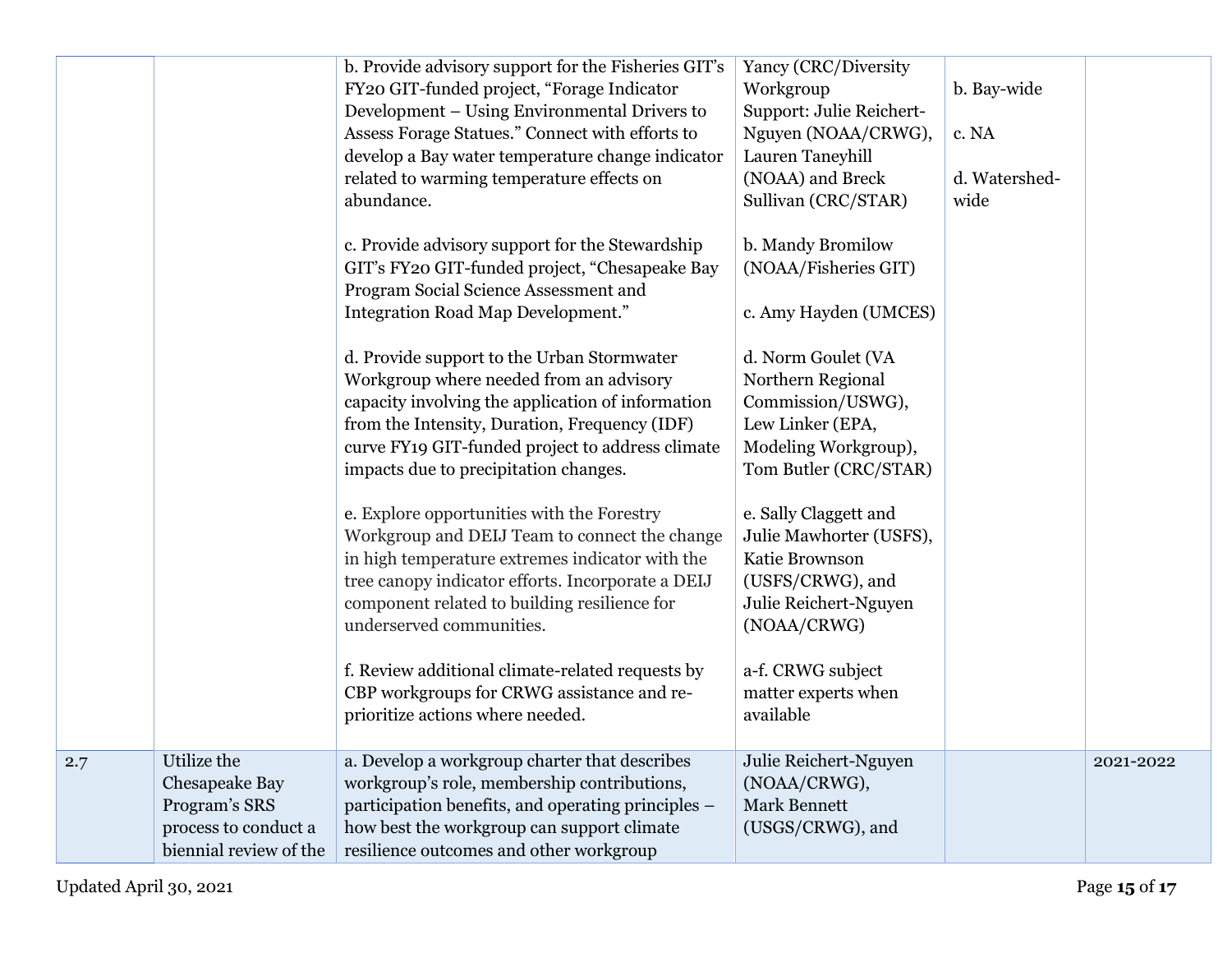|     | <b>Climate Resiliency</b><br>Workgroup and<br>assess priorities | outcomes and within the watershed and member<br>organizations.                                                                                                                                                                                                                    | <b>Breck Sullivan and Tom</b><br>Butler (CRC/STAR)                                                                                     |      |
|-----|-----------------------------------------------------------------|-----------------------------------------------------------------------------------------------------------------------------------------------------------------------------------------------------------------------------------------------------------------------------------|----------------------------------------------------------------------------------------------------------------------------------------|------|
|     |                                                                 | b. SRS Support - Develop Climate Resiliency<br>Workgroup work plan, logic table and update<br>management strategies to determine the<br>workgroup approach and actions for the next two<br>years.                                                                                 |                                                                                                                                        |      |
|     |                                                                 | c. Prepare document of high priority science needs<br>to disseminate among groups. Where applicable,<br>connect science needs with monitoring needs in<br>coordination with the Integrated Monitoring<br>Network Workgroup.                                                       |                                                                                                                                        |      |
|     |                                                                 | d. Work with the Management Board to identify<br>opportunities with their organizations and other<br>government agencies to support CBP climate-<br>related activities outside the current CRWG<br>capacity.                                                                      |                                                                                                                                        |      |
|     |                                                                 | e. Develop approach to prioritize climate-related<br>requests from CBP workgroups for CRWG<br>assistance.                                                                                                                                                                         |                                                                                                                                        |      |
| 2.8 | <b>CRWG</b> membership<br>and meetings                          | a. Distribute survey to workgroup members to<br>understand their climate related interests and<br>expertise to identify opportunities and gaps in<br>membership to support Monitoring and<br>Assessment and Adaptation Outcomes and cross-<br>workgroup climate-related projects. | Julie Reichert-Nguyen<br>(NOAA/CRWG),<br><b>Mark Bennett</b><br>(USGS/CRWG), and<br><b>Breck Sullivan and Tom</b><br>Butler (CRC/STAR) | 2021 |
|     |                                                                 | b. Seek to expand workgroup membership to<br>include more federal partners where there are<br>likely to be more funding opportunities.                                                                                                                                            |                                                                                                                                        |      |